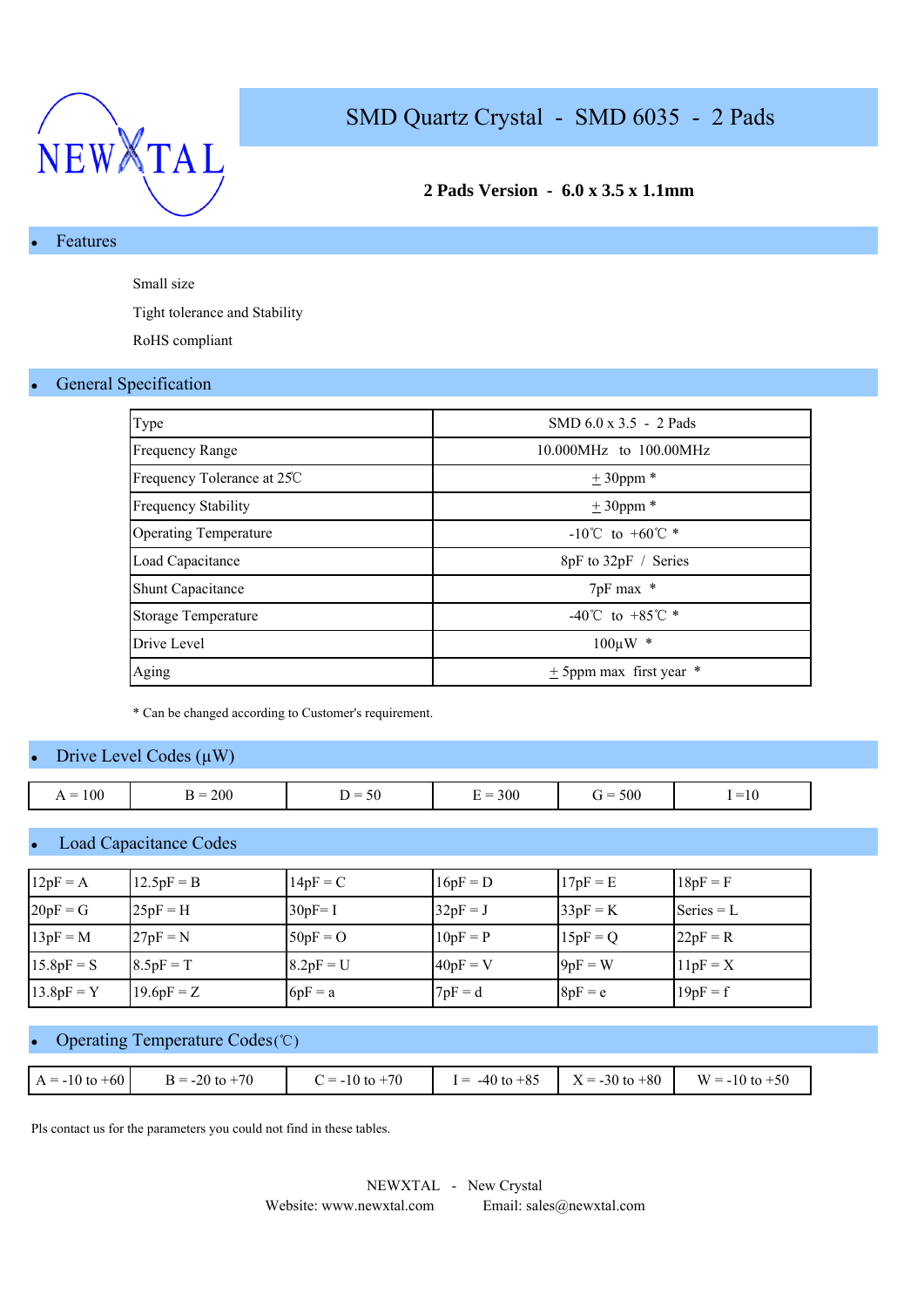|              | • Frequency Tolerance $&$ Frequency Stability Codes (ppm) |           |           |             |          |  |  |  |  |  |  |
|--------------|-----------------------------------------------------------|-----------|-----------|-------------|----------|--|--|--|--|--|--|
|              |                                                           |           |           |             |          |  |  |  |  |  |  |
| $P = \pm 10$ | $S = \pm 20$                                              | $T = +30$ | $U = +50$ | $V = + 100$ | $W = +5$ |  |  |  |  |  |  |

## Frequency Stability vs. Operating Temperature

|                                             | $± 10$ ppm  | ± 20 ppm | $\pm 30$ ppm | ± 50 ppm  | $± 100$ ppm |
|---------------------------------------------|-------------|----------|--------------|-----------|-------------|
| $-10^{\circ}$ C - +60 $^{\circ}$ C          | ۰.)         | ۰.       |              | $\odot$   | $(\bullet)$ |
| $-10^{\circ}$ C - +70 $^{\circ}$ C          | (•)         | . .      |              | $(\cdot)$ | $(\cdot)$   |
| $-20^{\circ}\text{C} - +70^{\circ}\text{C}$ | $(\bullet)$ | ا • ا    |              |           | $(\cdot)$   |
| $-40^{\circ}$ C - +85 $^{\circ}$ C          |             |          | $\odot$      |           | $(\cdot)$   |

⊙ Available ● Standard

## ESR (Series Resistance Rs) vs Standard Frequency, Vibration Mode & Codes

| Frequency Range   | <b>ESR Max</b> | Code | Vibration Mode | Code |
|-------------------|----------------|------|----------------|------|
| (MHz)             | $(\Omega)$     |      |                |      |
| $10.000 - 13.000$ | 80             | 0    | AT Fund        |      |
| 13.000 - 13.999   | 50             |      | AT Fund        |      |
| 14.000 - 19.999   | 40             | 4    | AT Fund        |      |
| $20.000 - 48.000$ | 40             | 4    | AT Fund        |      |
| $40.000 - 100.00$ | 100            | h    | 3rd OT         | a3   |

#### **Marking**

### **Frequency + M (MHz) + Date code ( Year Code + Month Code )**

### **NEWXTAL (Company Brand)**

Year Code:

| 2001 | 2002 | 2003 | 2004 | 2005 | 2006 | 2007 | 2008 | 2009 | 2010 | 2011 | 2012           |
|------|------|------|------|------|------|------|------|------|------|------|----------------|
|      |      |      |      |      |      |      |      |      | 10   | . .  | $\overline{1}$ |

Month Code:

| Jan            | Feb. | Mar | $\cdot$ .<br>April | May | June | July | Aug.      | Sept | Oct | Nov | $\sqrt{ }$<br>Dec |
|----------------|------|-----|--------------------|-----|------|------|-----------|------|-----|-----|-------------------|
| $\overline{1}$ |      |     | ∸                  | -   |      |      | <b>TT</b> |      |     | TT. |                   |

**For Example:**

| 12.000M6A<br>NEWXTAL |  |
|----------------------|--|
|                      |  |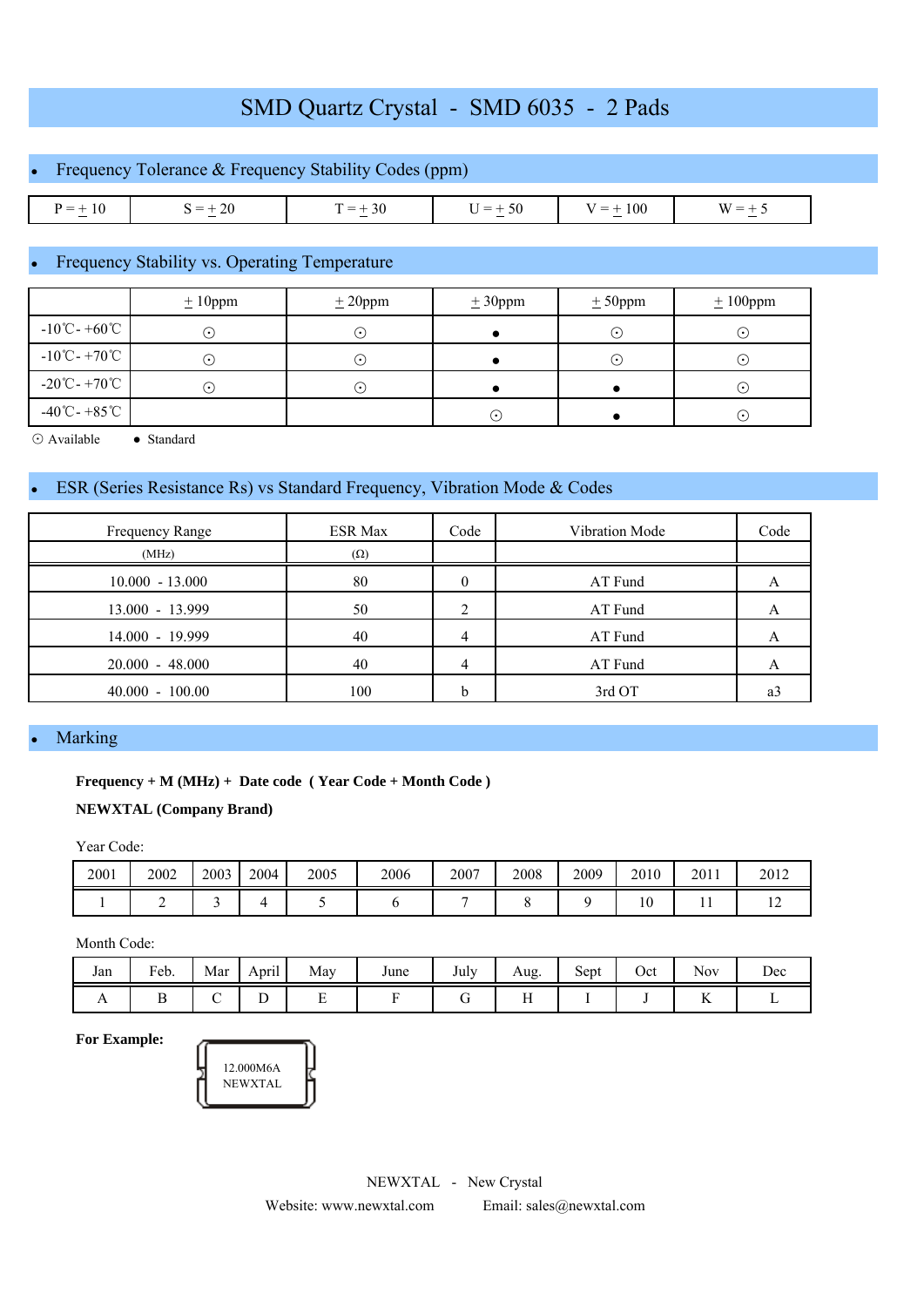# Ordering Information

| <b>SMD</b>            | Terminal                 | Size        | Drive<br>Level | Load<br>Capacitance | Operating<br>Temperature | Frequency<br>Tolerance | Frequency<br>Stability | <b>ESR</b> | Vibration<br>Mode | Frequency | Lead-free | Packing     |
|-----------------------|--------------------------|-------------|----------------|---------------------|--------------------------|------------------------|------------------------|------------|-------------------|-----------|-----------|-------------|
|                       |                          |             | $(\mu W)$      | (pF)                | $(\degree C)$            | (ppm)                  | (ppm)                  | $(\Omega)$ |                   | (MHz)     |           |             |
| <b>SMD</b><br>Crystal | $0=2$ Pads<br>$1=4$ Pads | $B=6.0x3.5$ |                |                     |                          | See Tables             |                        |            |                   | xx.xxxM   | LF        | TR          |
|                       |                          |             | 100            | 16                  | $-10$ to $+60$           | $\pm 10$               | $\pm 10$               | 80         | AT Fund           |           | Lead-free | Tape & reel |
| S                     | 0                        | в           | А              | D                   | А                        | P                      | P                      | 0          | А                 |           | LF        | TR          |

#### **For Example: S0BADAPP0A-12.000MLF/TR**

## • Dimensions





Top view



Pad layout





Side view

in mm